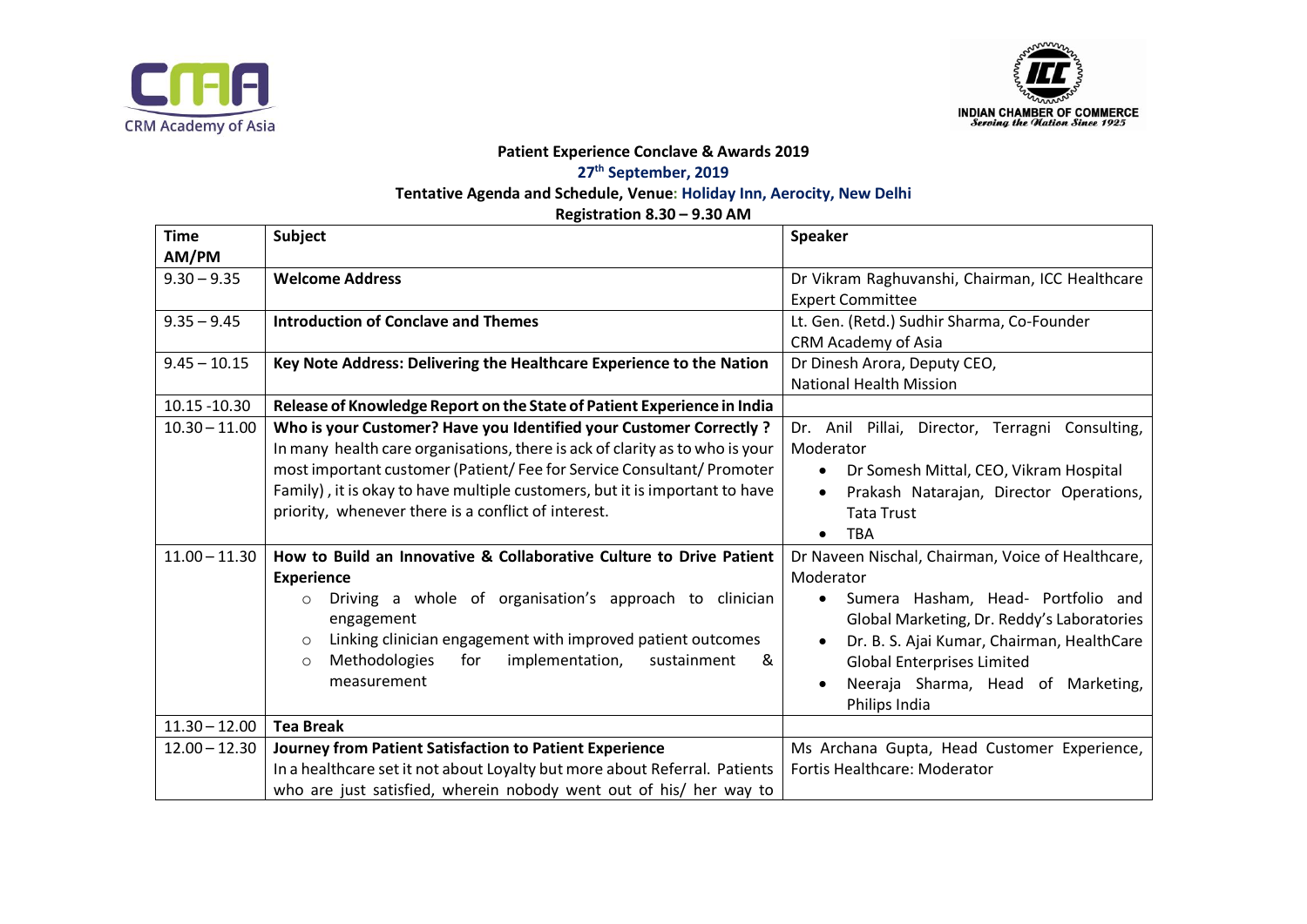



|                 | establish a warm relationship, but nobody did anything wrong either, is<br>just a satisfied Patient. How can he be your Brand Ambassador?                | Raviganesh Venkataraman, CEO, Cloud<br>$\bullet$<br>Nine Care     |  |  |
|-----------------|----------------------------------------------------------------------------------------------------------------------------------------------------------|-------------------------------------------------------------------|--|--|
|                 |                                                                                                                                                          | Joy Chakraborty, Chief Operating Officer,<br>P D Hinduja Hospital |  |  |
|                 |                                                                                                                                                          | Rana Dasgupta, CEO, Eastern Region,<br><b>Apollo Hospitals</b>    |  |  |
|                 |                                                                                                                                                          | Dr Satish Reddy, MD, Aster Prime Hospital                         |  |  |
| $12.30 - 13.00$ | Technology Enables: Technology Platform to drive Superior Patient                                                                                        | Kowshik Bhattacharjee, Head of CX and Service                     |  |  |
|                 | <b>Experience</b>                                                                                                                                        | Excellence, Apollo Hospitals, Moderator                           |  |  |
|                 | Technology has the ability to be a force multiplier in the delivery of great                                                                             | Arvind Shivramakrishnan, CIO, Apollo                              |  |  |
|                 | Patient Outcomes and Experiences. What are the possibilities that                                                                                        | Hospitals                                                         |  |  |
|                 | Technology can play as an Enabler, moving away from standard                                                                                             | CA Ashokkan<br>Somuveerappan,<br>CIO,                             |  |  |
|                 | approaches like the HIS/Call Centre Operations ? How is data being used                                                                                  | Columbia Asia                                                     |  |  |
|                 | for making informed decisions?                                                                                                                           | <b>TBA</b><br>$\bullet$                                           |  |  |
| $13.00 - 14.00$ | <b>Networking Lunch</b>                                                                                                                                  |                                                                   |  |  |
| $14.00 - 14.20$ | Key Note 2: Creating an Exceptional Patient Experience Ecosystem                                                                                         | Dr Narottam Puri, Advisor - Medical Operations                    |  |  |
|                 | Understanding the drivers for change<br>$\Omega$                                                                                                         | Chairman, Fortis Medical Council*                                 |  |  |
|                 |                                                                                                                                                          |                                                                   |  |  |
|                 | Ensuring leadership commitment<br>$\circ$                                                                                                                |                                                                   |  |  |
|                 | How to measure success - what do we measure?<br>$\Omega$                                                                                                 |                                                                   |  |  |
| $14.20 - 14.50$ | Various Methodologies used by Hospitals for Capturing Patient &                                                                                          | Raghu Ravinutala, Co-Founder Yellow Messenger,                    |  |  |
|                 | <b>Attender Voice across all Touch Points.</b>                                                                                                           | Moderator                                                         |  |  |
|                 | Do you measure to Impress or do you measure to Improve? Most                                                                                             | Sweta Mangal, Founder, MUrgency                                   |  |  |
|                 | Hospitals have some way or the other to measure Customer Feedback,                                                                                       | Dharmil Sheth, Founder, PharmEasy<br>$\bullet$                    |  |  |
|                 | but are Hospitals capturing it the right way?                                                                                                            | Deepika Grandhi, Business Development                             |  |  |
|                 |                                                                                                                                                          | Head, India, Cleveland Clinic                                     |  |  |
|                 |                                                                                                                                                          | Sridharan Mani, CEO, American Mega                                |  |  |
|                 |                                                                                                                                                          | <b>Trends</b>                                                     |  |  |
|                 |                                                                                                                                                          | Vikas Kohli, VP, Marketing, Vivo Healthcare                       |  |  |
| $14.50 - 15.10$ | Key Note - 3: Why Patient Experience? Will someone show me the ROI?                                                                                      | Professor Rajendra Pratap Gupta, Member                           |  |  |
|                 | When it comes to ROI, I would like to buy the latest equipment available,<br>but will investing in Patient Experience help me to get a healthier EBIDTA. | Guidelines Development Group, World Health                        |  |  |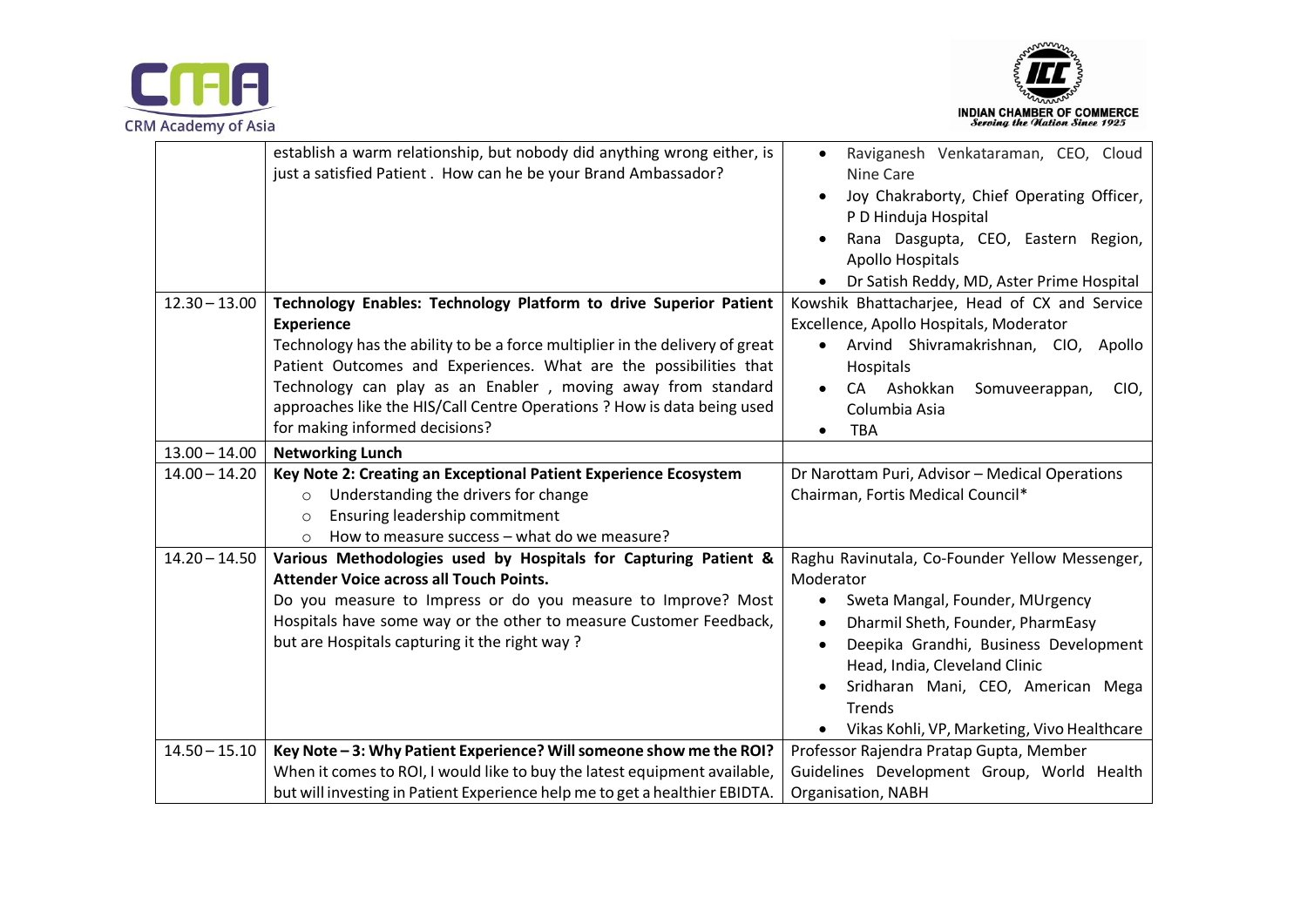



| 15.10 - 15.40   | Re-prioritising PX as the Focal Point of the Organisation's Culture<br>Correlation between PX and hospital's financial performance<br>$\circ$<br>improve systems<br>for managing<br><b>Strategies</b><br>to<br>patient<br>$\circ$<br>complaints within healthcare facilities<br>Transforming the digital patient experience<br>$\Omega$<br>The power of patient satisfaction data<br>$\circ$<br>Talent development's role in upgrading the PX<br>$\circ$<br>Patient satisfaction as a balance measure<br>$\circ$ | Saarthak Bakshi, CEO, IFC: Moderator<br>Jacob Jacob, CHRO, Columbia Asia<br>Dr Vandana Jain, Director, NABL<br>Siddhartha Bhattacharya, Secretary<br>General, NatHealth                                                                                                                                                |  |
|-----------------|------------------------------------------------------------------------------------------------------------------------------------------------------------------------------------------------------------------------------------------------------------------------------------------------------------------------------------------------------------------------------------------------------------------------------------------------------------------------------------------------------------------|------------------------------------------------------------------------------------------------------------------------------------------------------------------------------------------------------------------------------------------------------------------------------------------------------------------------|--|
| $15.45 - 16.00$ | <b>Tea Break</b>                                                                                                                                                                                                                                                                                                                                                                                                                                                                                                 |                                                                                                                                                                                                                                                                                                                        |  |
| $16.00 - 16.30$ | NIH Syndrome" Not Invented Here" What is Good for other Industries<br>will not work in Healthcare<br>Most healthcare professionals work in silos, rejecting any learning that is<br>not from within the healthcare industry? Is this a valid approach? What<br>can hospitals learn from other industries that have delivered superlative<br>customer experience? What are these learnings?                                                                                                                       | Naveen Bachwani, Group Head, CX, Edelweiss<br>Finance, Moderator<br>Kayzad Hiramanek, Chief - Operations &<br>$\bullet$<br>CX, Bajaj Allianz Life Insurance<br>Mr. Prem Singh Rathore, General Manager,<br>$\bullet$<br>Business Processes & Quality, Antara<br>Senior Living<br>Vikas Gujral, COO, Max Bupa Insurance |  |
| $16.30 - 17.00$ | Nursing Excellence- One of the Top Drivers to make a Patient Centric<br>Hospital<br>Nurses have a greater role in your Healing Journey, not just by<br>administering your medicine on time, but by converting every single<br>transaction into a memorable story. What is required to co-opt Nurses<br>into the Experience journey? What learnings are possible here?                                                                                                                                            | <b>Moderator: TBA</b><br><b>TBA</b><br>$\bullet$<br>Capt. Usha Banerjee, Group Director,<br>Nursing, Apollo Hospital<br>Ashish Jain, CEO, Healthcare Sector Skills<br>Council                                                                                                                                          |  |
| $17.00 - 17.30$ | I have got it Right, but still I have a Patient Experience in Silos!<br>Why does a Patient Experience Initiative Fail in the Hospital? It is not<br>always about getting the right people on the top to drive it? Is it also not<br>about getting a few front line associates from other service Industries ?<br>What are the building blocks for creating a Patient-centric Hospital.                                                                                                                           | Dr Ruchir Mehra, Co-founder, Remedo<br>Dr Ravi Gaur, COO, Onquest<br>Vijay Kumar, Head - Strategic Marketing &<br>$\bullet$<br>Innovation, Roche Diagnostics India Pvt.<br>Ltd.<br><b>TBA</b>                                                                                                                          |  |
| $16.45 - 17.00$ | <b>Valedictory Key Note</b>                                                                                                                                                                                                                                                                                                                                                                                                                                                                                      | Dr Gridhar Gyani, Secretary General, AHPI                                                                                                                                                                                                                                                                              |  |
|                 | <b>Vote of Thanks</b>                                                                                                                                                                                                                                                                                                                                                                                                                                                                                            | <b>CRMAA</b>                                                                                                                                                                                                                                                                                                           |  |